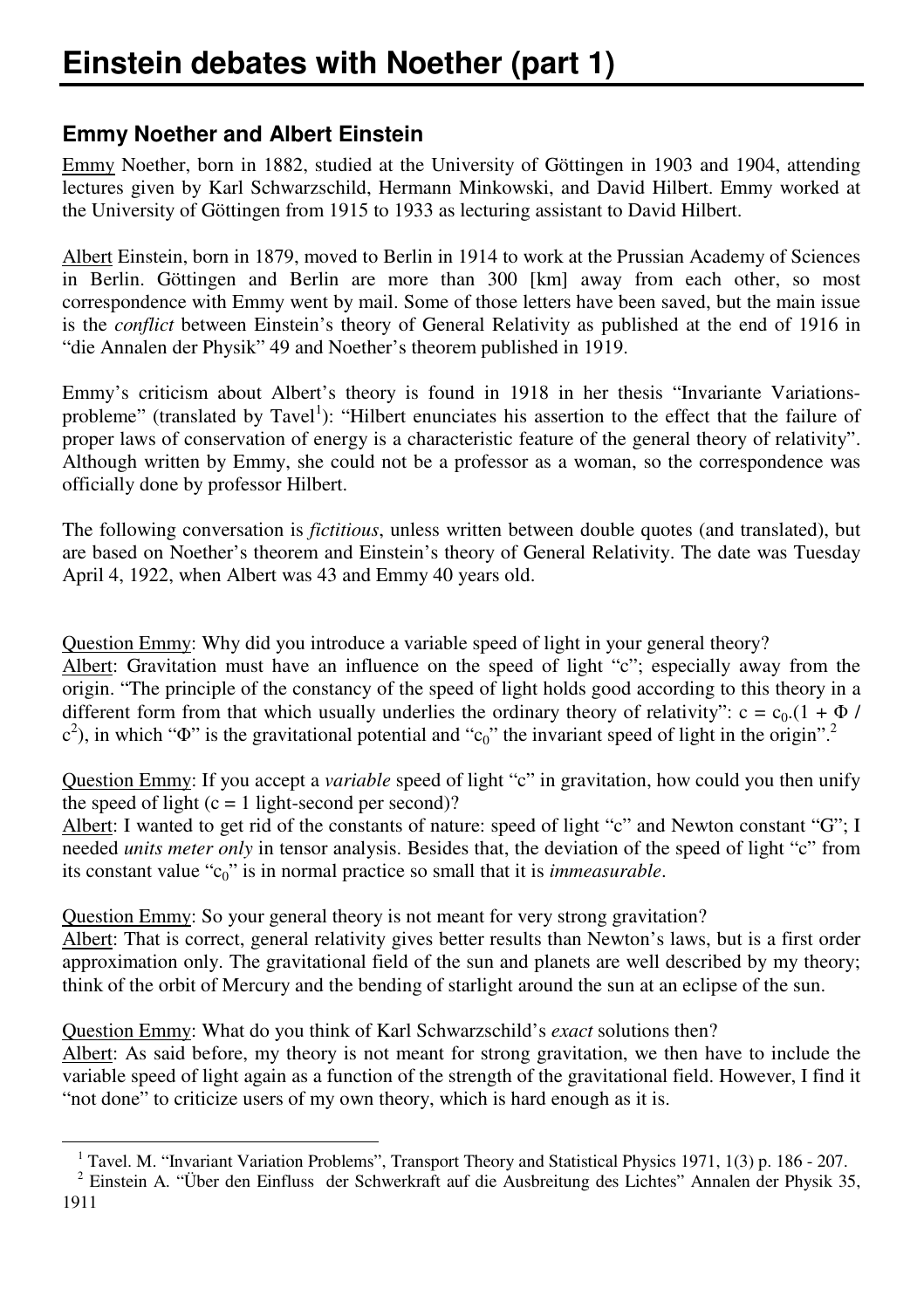Question Emmy: Why did you drop your determinant condition  $g = -1$  after Karl's death in 1916? Albert: I'm so sorry that Karl deceased at such a young age. Karl made use of this demand to get to his *exact* solutions. However, his solutions made it clear to me that this  $g = -1$  demand does not fulfill its intended *purpose*. Besides, your theorem is also in conflict with  $g = -1$  (Emmy nods).

## Question Emmy: Which purpose?

Albert: I set out to ensure that coordinate (system) transformations are such that the measured proper time difference "*ds*" (= c.*dt<sup>0</sup>* ) remains "ascertainable by rod-clock measurements of point events infinitely proximate in space-time".<sup>3</sup>

Question Emmy: After you dropped the  $g = -1$  demand, a Dutch mathematicians (Droste) has solved your equations for a mass-point in 1917. He began with an incomprehensible sentence "..,we are at liberty to choose instead of r a new variable which will be such a variable of r, that in  $ds^2$  the coefficient of the square of its differential becomes unity<sup>4</sup>. Did he work towards your  $g = -1$ ? Albert: I must admit that dropping the  $g = -1$  demand was a last minute addition and is only written

in a *footnote at the end of paragraph 19*. He might not have read it.

Question Emmy: Eddington "dropped the suffix"<sup>5</sup> four years later to get to  $g = -1$ , did you discuss that with him?

Albert (annoyed): Eddington made me famous after I was ignored for fifteen years! I was not going to criticize him on a detail of my own making which does not make much difference within our solar system.

Question Albert (irritated): Why do you ask all these questions, I feel drilled!

Emmy (apologetic): Sorry Albert, I did not mean it as drilling, I merely wanted to establish the facts before suggesting a few modifications to your brilliant theory.

Question Albert (still irritated): What modifications, it took me ten years to get this far?

Emmy: we need to work on a constant speed of light away from the origin and to ensure your initial demand remains "ascertainable by rod-clock measurements of point events infinitely proximate in space-time".

Question Albert (suddenly interested): "you are a creative mathematical genius"<sup>6</sup>, would you be using your theorem?

Emmy (relieved): Of course, that is what I do. Your principles and my theorem can create a whole new theory!

Question Albert: So what would you do?

Emmy: Let us begin with defining a reference frame in which we can guarantee energy and momentum conservation. Such a reference frame must be everywhere the same (homogenous) and the same in all directions (isotropic), while the time differences are limited such that the laws of

1

<sup>&</sup>lt;sup>3</sup> Einstein A. "The General Theory", Annalen der Physik, 49, 1916 paragraph 4 formula (3) and following.

<sup>4</sup> Droste J. KNAW proceedings 19 l ,1917 page 199.

<sup>&</sup>lt;sup>5</sup> Eddington A. "The Mathematical Theory of Relativity", 1921 after formula (38.13).

<sup>6</sup> Einstein A. at Noether's funeral in 1935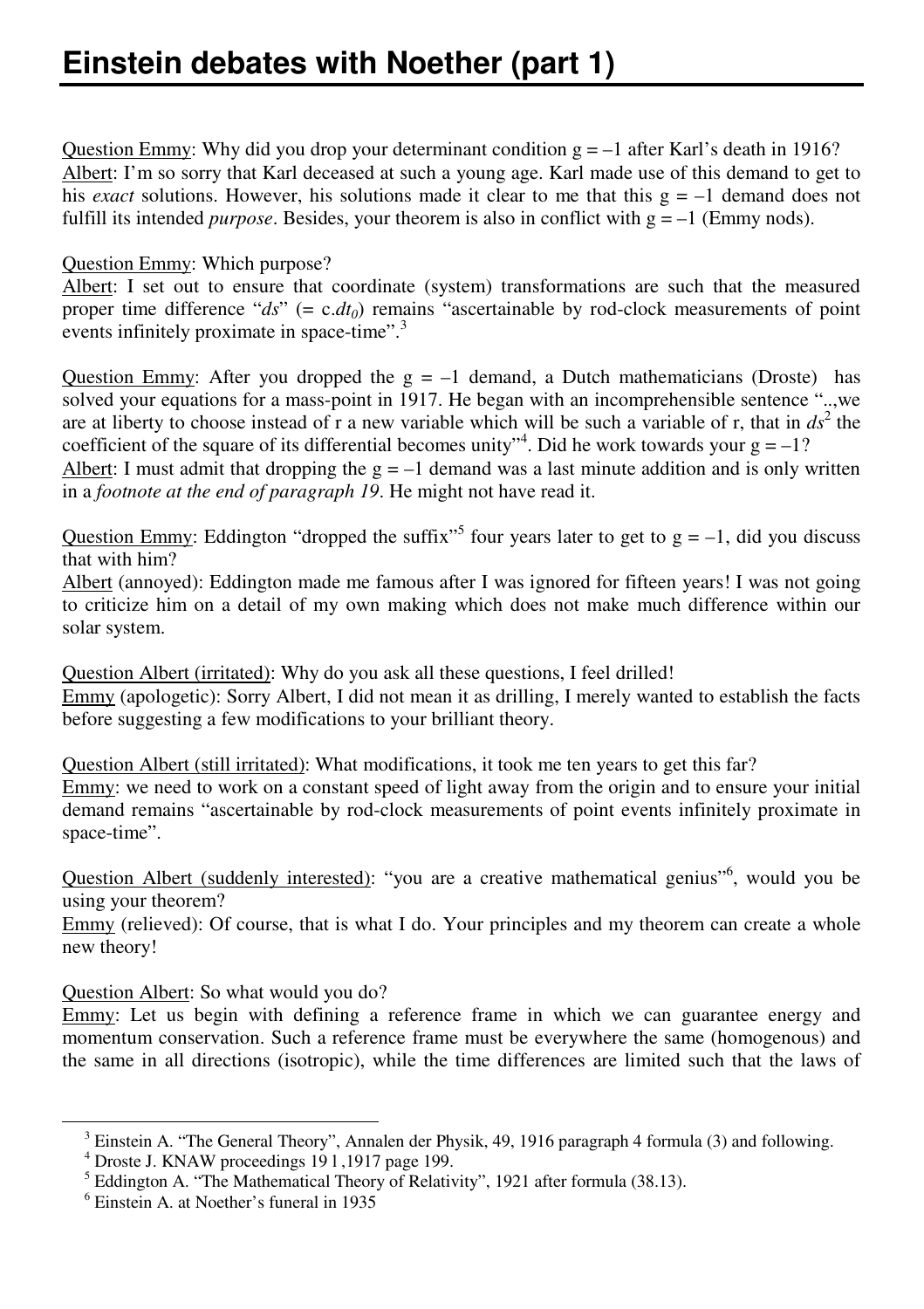## **Einstein debates with Noether (part 1)**

nature and its constants like the speed of light "c" remain the same. Such a reference frame is Euclidean or "flat" and has a synchronized time "t" throughout.

Question Albert (feeling guilty): We will call such a reference frame a "Noether frame". However, I see a problem, my space-time is curved, not Euclidean, how will you deal with that?

Emmy: Thank you for naming me, the men around you would rather not see a woman in science! To answer your question: *space-time curves within a hypothetical Noether frame*, we call this curvature "extrinsic curvature", *the fabric of space-time itself*!

Question Albert: Brilliant Emmy, but how do you cope with real time difference measurements within a *hypothetical* Noether frame?

Emmy: Unfortunately, we end up with *three* different time differences: " $ds$ " (= c.*dt*<sub>0</sub>) as measured on a clock of the proper observer at speed and in gravitation, "*dt∞*" as measured from far as defined by Karl Schwarzschild, and a new *hypothetical* time "dt" within a Noether frame.

Question Albert: I know the relation between proper time difference " $d t_0$ " and " $d t_{\alpha}$ ", that is my defined gravitational potential: " $\Phi^{r7}$ :  $dt_0^2 = \Phi \cdot dt_\infty^2$  (see appendix). However, what is the relation between the needed "dt" in the Noether frame and the other two measured time differences? Emmy: Well, someday a brilliant professor will *experimentally* prove the required highly accurate relation between your relativity and my theorem. Let us call this professor SHAPIRO (Such a Highly Accurate Prove of the Interdependence of your Relativity and my Official theorem).

Question Albert: So how does that relate to your theorem and the constancy of the speed of light? Emmy: We need to prove that  $dx/dt = dy/dt = dz/dt = c$  for light in vacuum in gravitation in which "*dt<sub>0</sub>*" is zero. Currently we only have "*dt<sub><i>o*</sub></sub>". So, if  $dt_{\varphi} = dt / \Phi$  is indeed true, and it must be in the logic of physics, we ensure the constancy of the speed of light!

Question Albert (enthusiastic): We then get the Schwarzschild Solution to a sphere of incompressible liquid within a Noether frame, which is much simpler:  $dt_0 = dt / \sigma$ . $\gamma$  (see appendix)! This solution unites the Schwarzschild Solution with my theory of Special Relativity! That looks very promising to me Emmy, but how do we generalize this to my theory of General Relativity? Emmy: Replace your  $g = -1$  demand by the demand that the proper time measurement " $dt_0$ " must remain the same after coordinate (system) transformations, as you stated in paragraph 4!

Albert: Dear Emmy, We are such a great team together, only now I realize to my disgrace how I have ignored you, I am so sorry.

Emmy: No problem Albert, I always have kept faith that recognition would come.

1

Albert: Emmy, shall we meet in here in Göttingen again next week to discuss the *inside* of the sphere of incompressible liquid in order to complete the solution? Emmy: I would love to; to see the pieces of the puzzle of physics coming together is wonderful.

Note of the authors: Emmy Noether is always praised verbally, but her theorem is not often included in the books about relativity. There is not even a single reference to her or her theorem in the book "Gravitation" of 1975 (1279 pages about relativity) written by Misner, Thorne, and Wheeler. Emmy Noether, the *ignored* scientist, see www.loop-doctor.nl.

<sup>&</sup>lt;sup>7</sup> Einstein A. "The General Theory", Annalen der Physik, 49, 1916 paragraph 21, formula (67) onwards.